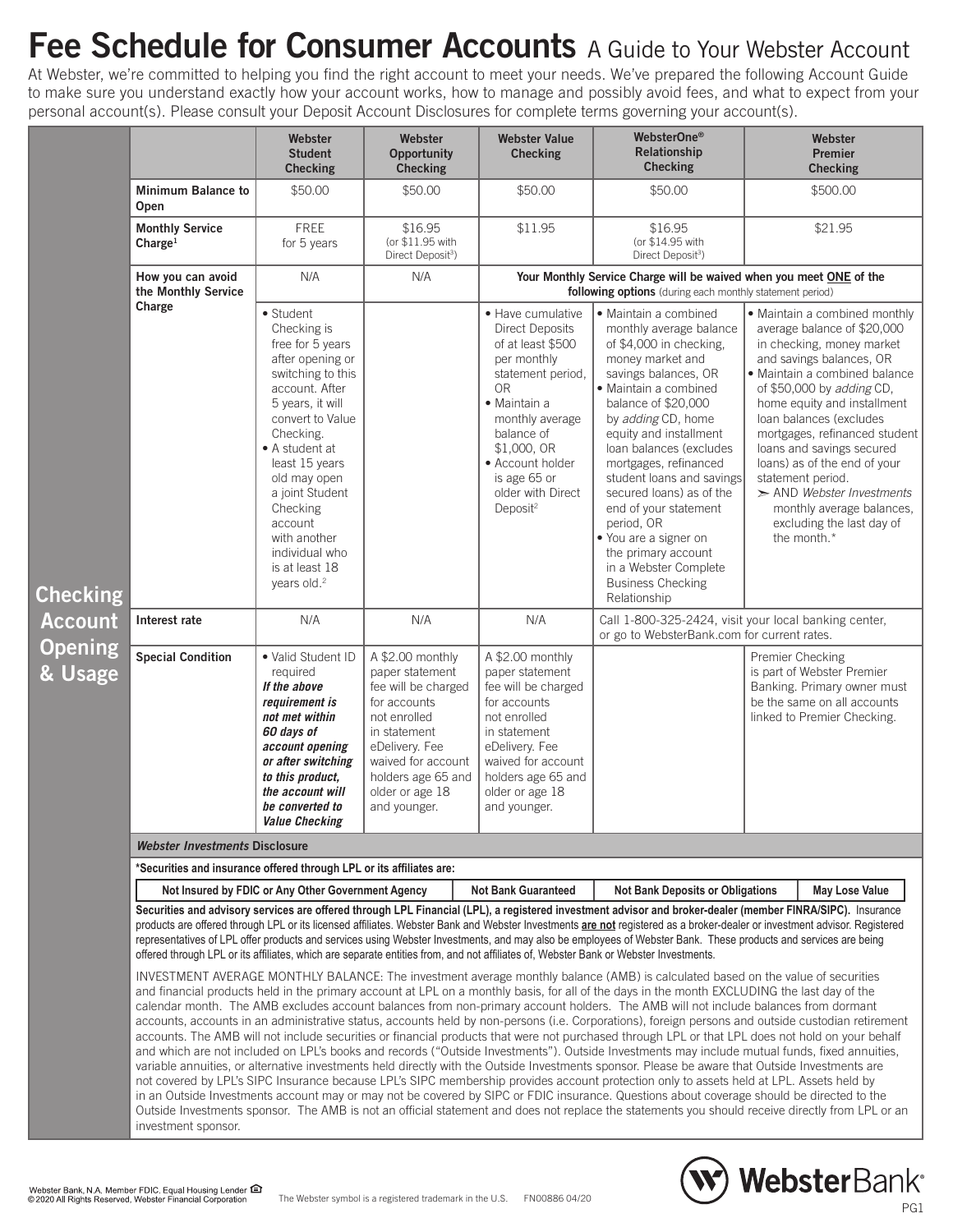|                                         |                                                                                                                                                                                                                                                                                                                                                                                      | Webster<br><b>Student</b>                                                                                                                                                                                                                                                                                                                                                                                                                                                                                                                      | Webster<br><b>Opportunity</b> | <b>Webster Value</b><br><b>Checking</b>      |                    | WebsterOne <sup>®</sup><br>Relationship                                                                                                                                                  | Webster<br><b>Premier</b> |  |  |  |
|-----------------------------------------|--------------------------------------------------------------------------------------------------------------------------------------------------------------------------------------------------------------------------------------------------------------------------------------------------------------------------------------------------------------------------------------|------------------------------------------------------------------------------------------------------------------------------------------------------------------------------------------------------------------------------------------------------------------------------------------------------------------------------------------------------------------------------------------------------------------------------------------------------------------------------------------------------------------------------------------------|-------------------------------|----------------------------------------------|--------------------|------------------------------------------------------------------------------------------------------------------------------------------------------------------------------------------|---------------------------|--|--|--|
|                                         |                                                                                                                                                                                                                                                                                                                                                                                      | <b>Checking</b>                                                                                                                                                                                                                                                                                                                                                                                                                                                                                                                                | <b>Checking</b>               |                                              |                    | <b>Checking</b>                                                                                                                                                                          | <b>Checking</b>           |  |  |  |
|                                         | <b>Miscellaneous Checking Account Fees</b>                                                                                                                                                                                                                                                                                                                                           |                                                                                                                                                                                                                                                                                                                                                                                                                                                                                                                                                |                               |                                              |                    |                                                                                                                                                                                          |                           |  |  |  |
| <b>Checking</b>                         | ATM transactions,<br>Non-Webster**<br>(Webster Fee)                                                                                                                                                                                                                                                                                                                                  | 4 FREE per statement<br>period; \$2.50 thereafter                                                                                                                                                                                                                                                                                                                                                                                                                                                                                              | \$2.50                        | \$2.50                                       |                    | <b>FREE</b>                                                                                                                                                                              | <b>FREE</b>               |  |  |  |
| <b>Account</b><br><b>Opening</b>        | ATM transactions,<br>Non-Webster**<br>(charges by other banks)                                                                                                                                                                                                                                                                                                                       | 1 Rebated per statement<br>period                                                                                                                                                                                                                                                                                                                                                                                                                                                                                                              | Vary by Bank                  | Vary by Bank                                 |                    | Vary by Bank                                                                                                                                                                             | Rebated                   |  |  |  |
| & Usage<br>(cont'd)                     | Inactivity Fee per month<br>(6 months inactive and less than<br>\$250.00 balance)                                                                                                                                                                                                                                                                                                    | \$5.00                                                                                                                                                                                                                                                                                                                                                                                                                                                                                                                                         | \$5.00                        | \$5.00                                       |                    | \$5.00                                                                                                                                                                                   | \$5.00                    |  |  |  |
|                                         | <b>Early Closeout Fee</b><br>(within first 90 Days)                                                                                                                                                                                                                                                                                                                                  | \$15.00                                                                                                                                                                                                                                                                                                                                                                                                                                                                                                                                        | \$15.00                       | \$15.00                                      |                    | \$15.00                                                                                                                                                                                  | \$15.00                   |  |  |  |
|                                         |                                                                                                                                                                                                                                                                                                                                                                                      | **For accounts opened in NY or the Boston, MA area (Boston, Cambridge, Newton, Lexington, Needham, Brookline, Wellesley, Quincy), Webster will<br>waive ATM fees for checking withdrawals and will rebate such fees charged by other banks.                                                                                                                                                                                                                                                                                                    |                               |                                              |                    |                                                                                                                                                                                          |                           |  |  |  |
|                                         | An insufficient available funds fee may be imposed for items presented against insufficient funds, whether paid or<br><b>Insufficient Available Funds</b><br>returned, created by check, in-person withdrawal, ACH or other electronic means. If you have questions, please<br>Fees:<br>visit any Webster banking center or call 1-800-325-2424, and we will be happy to assist you. |                                                                                                                                                                                                                                                                                                                                                                                                                                                                                                                                                |                               |                                              |                    |                                                                                                                                                                                          |                           |  |  |  |
|                                         | Debit Card Overdraft Options.                                                                                                                                                                                                                                                                                                                                                        | If you would like us to consider allowing an overdraft for purchases using your Debit Card (ATM card or Visa Debit<br>Card), you will need to opt in to Webster's Debit Card Overdraft Services. Please keep in mind that this is not a<br>guarantee that all overdrafts will be authorized, and your opt-in choice will not apply to debit cards tied to savings<br>accounts. Not available for Student Checking or Opportunity Checking. Option A below applies.                                                                             |                               |                                              |                    |                                                                                                                                                                                          |                           |  |  |  |
|                                         | <b>Option A: (Default)</b><br>You do not Opt-in to Webster<br>Debit Card Overdraft Services                                                                                                                                                                                                                                                                                          | This means that Webster will NOT authorize everyday debit and ATM card purchases if you have insufficient<br>funds available in your account. Since these transactions will be declined, you will not be charged a Debit<br>Card Overdraft fee. You can always change your mind later and opt-in by calling 866-273-0499, going to<br>websterbank.com/overdraftservices or by visiting any Webster banking center. Student Checking and Opportunity<br>Checking customers are not eligible to opt-in to Webster Debit Card Overdraft Services. |                               |                                              |                    |                                                                                                                                                                                          |                           |  |  |  |
|                                         | <b>Option B:</b><br>You Opt-in to Webster<br>Debit Card Overdraft Services                                                                                                                                                                                                                                                                                                           | This means that Webster will have the discretion to authorize and pay your everyday debit and ATM card purchases<br>when there are insufficient funds in your checking or money market account. This is NOT a guarantee that all<br>overdrafts will be authorized and does NOT apply to debit cards tied to savings accounts. If you overdraw your<br>account, you will be charged an overdraft fee as indicated below.                                                                                                                        |                               |                                              |                    |                                                                                                                                                                                          |                           |  |  |  |
| <b>Overdraft</b><br><b>Fees</b>         | Debit Card Overdraft/<br>N/A<br>N/A<br><b>Insufficient Funds Fee</b>                                                                                                                                                                                                                                                                                                                 |                                                                                                                                                                                                                                                                                                                                                                                                                                                                                                                                                |                               |                                              | \$37.00            |                                                                                                                                                                                          |                           |  |  |  |
| $\boldsymbol{\alpha}$<br><b>Options</b> | Non-Debit Card Overdraft/<br><b>Insufficient Funds Fee</b><br>such as checks, ACH items<br>and savings account                                                                                                                                                                                                                                                                       | \$37.00<br>For Student Checking, 1 insufficient available funds fee will be rebated per academic year<br>(September to August)                                                                                                                                                                                                                                                                                                                                                                                                                 |                               |                                              |                    |                                                                                                                                                                                          |                           |  |  |  |
|                                         | Daily Overdraft/Insufficient<br><b>Funds Fee Limits</b>                                                                                                                                                                                                                                                                                                                              | Webster will not charge an account more than 7 overdraft fees in any one day. Checking and Money Market<br>accounts with end of day balances that are overdrawn by \$5 or less will not be charged a fee.                                                                                                                                                                                                                                                                                                                                      |                               |                                              |                    |                                                                                                                                                                                          |                           |  |  |  |
|                                         | <b>Extended Overdraft Fee</b>                                                                                                                                                                                                                                                                                                                                                        | \$5.00 - Charged each business day an account remains overdrawn by any amount for more than 5 calendar days.                                                                                                                                                                                                                                                                                                                                                                                                                                   |                               |                                              |                    |                                                                                                                                                                                          |                           |  |  |  |
|                                         | <b>ATM Overdraft Fee</b><br>\$0 - Transactions at an ATM that would result in an overdraft will be declined, at no cost to you.                                                                                                                                                                                                                                                      |                                                                                                                                                                                                                                                                                                                                                                                                                                                                                                                                                |                               |                                              |                    |                                                                                                                                                                                          |                           |  |  |  |
|                                         | To help you manage your accounts or avoid a fee.                                                                                                                                                                                                                                                                                                                                     |                                                                                                                                                                                                                                                                                                                                                                                                                                                                                                                                                |                               |                                              |                    |                                                                                                                                                                                          |                           |  |  |  |
|                                         | Balance Alerts: Webster offers Balance Alerts which can be sent to your mobile phone and/or email. Webster will notify you when your checking or<br>savings account reaches a low and/or high limit that you establish in order to help you stay on top of your account activity.                                                                                                    |                                                                                                                                                                                                                                                                                                                                                                                                                                                                                                                                                |                               |                                              |                    |                                                                                                                                                                                          |                           |  |  |  |
|                                         | Savings Overdraft Protection <sup>3</sup>                                                                                                                                                                                                                                                                                                                                            | \$10.00                                                                                                                                                                                                                                                                                                                                                                                                                                                                                                                                        | \$10.00                       | \$10.00                                      |                    | \$6.00                                                                                                                                                                                   | <b>FREE</b>               |  |  |  |
|                                         | automatic transfer from a<br>Webster savings account<br>(per transfer)                                                                                                                                                                                                                                                                                                               |                                                                                                                                                                                                                                                                                                                                                                                                                                                                                                                                                |                               |                                              |                    |                                                                                                                                                                                          |                           |  |  |  |
|                                         | <b>Overdraft Line of Credit</b>                                                                                                                                                                                                                                                                                                                                                      |                                                                                                                                                                                                                                                                                                                                                                                                                                                                                                                                                | \$20.00 annual fee applies.   |                                              | Annual fee waived. |                                                                                                                                                                                          |                           |  |  |  |
|                                         | This service automatically<br>advances money up to your<br>available credit line.                                                                                                                                                                                                                                                                                                    | Interest charges apply. The Overdraft Line of Credit is also subject to credit approval. Please consult a Webster<br>Banker for more information about Overdraft Line of Credit.                                                                                                                                                                                                                                                                                                                                                               |                               |                                              |                    |                                                                                                                                                                                          |                           |  |  |  |
|                                         | <b>Description of Deposit</b>                                                                                                                                                                                                                                                                                                                                                        |                                                                                                                                                                                                                                                                                                                                                                                                                                                                                                                                                |                               | When Funds Can Be Withdrawn By Cash or Check |                    |                                                                                                                                                                                          |                           |  |  |  |
|                                         | $\bullet$ Cash<br>• Wire Transfers<br>• Electronic direct deposits and transfers                                                                                                                                                                                                                                                                                                     |                                                                                                                                                                                                                                                                                                                                                                                                                                                                                                                                                |                               |                                              |                    | Same Day                                                                                                                                                                                 |                           |  |  |  |
| <b>Funds</b>                            | • Checks drawn on Webster Bank<br>• Checks drawn on banks located in CT, MA, RI and the NY metro area<br>• The first \$200 of a day's deposits of checks drawn on banks OUTSIDE the CT, MA,<br>RI and the NY metro area                                                                                                                                                              |                                                                                                                                                                                                                                                                                                                                                                                                                                                                                                                                                |                               |                                              |                    | The Next Business Day After the Day of Deposit<br>(Business day: every day except Saturdays, Sundays and federal<br>holidays.)                                                           |                           |  |  |  |
| <b>Availability</b>                     | • Federal Reserve Bank Checks, Federal Home Loan Bank Checks and U.S. Postal<br>Money Orders<br>• U.S. Treasury Checks                                                                                                                                                                                                                                                               |                                                                                                                                                                                                                                                                                                                                                                                                                                                                                                                                                |                               |                                              |                    | Transactions made at ATMs after 9:00pm EST, or via<br>Mobile Check Deposit after 5:00pm EST, or on a non-<br>Business Day, are considered to be made on the next<br><b>Business Day.</b> |                           |  |  |  |
| <b>Policy</b>                           | • Cashier, certified and teller checks, state and local government checks (from state in<br>which the banking center or ATM is located) deposited using a special deposit ticket.<br>(Special Deposit slips for next-day availability are available upon request.)                                                                                                                   |                                                                                                                                                                                                                                                                                                                                                                                                                                                                                                                                                |                               |                                              |                    |                                                                                                                                                                                          |                           |  |  |  |
|                                         | . The remaining funds of checks drawn on banks OUTSIDE the CT, MA, RI & the NY<br>metro area.                                                                                                                                                                                                                                                                                        |                                                                                                                                                                                                                                                                                                                                                                                                                                                                                                                                                |                               |                                              |                    | The Second Business Day After the Day of Deposit                                                                                                                                         |                           |  |  |  |
|                                         | Other conditions may apply. The availability of deposits made via ATM or Mobile Check Deposit may differ from the above. Please refer to the<br>section of your Deposit Account Disclosures entitled "Your Ability to Withdraw Funds".                                                                                                                                               |                                                                                                                                                                                                                                                                                                                                                                                                                                                                                                                                                |                               |                                              |                    |                                                                                                                                                                                          |                           |  |  |  |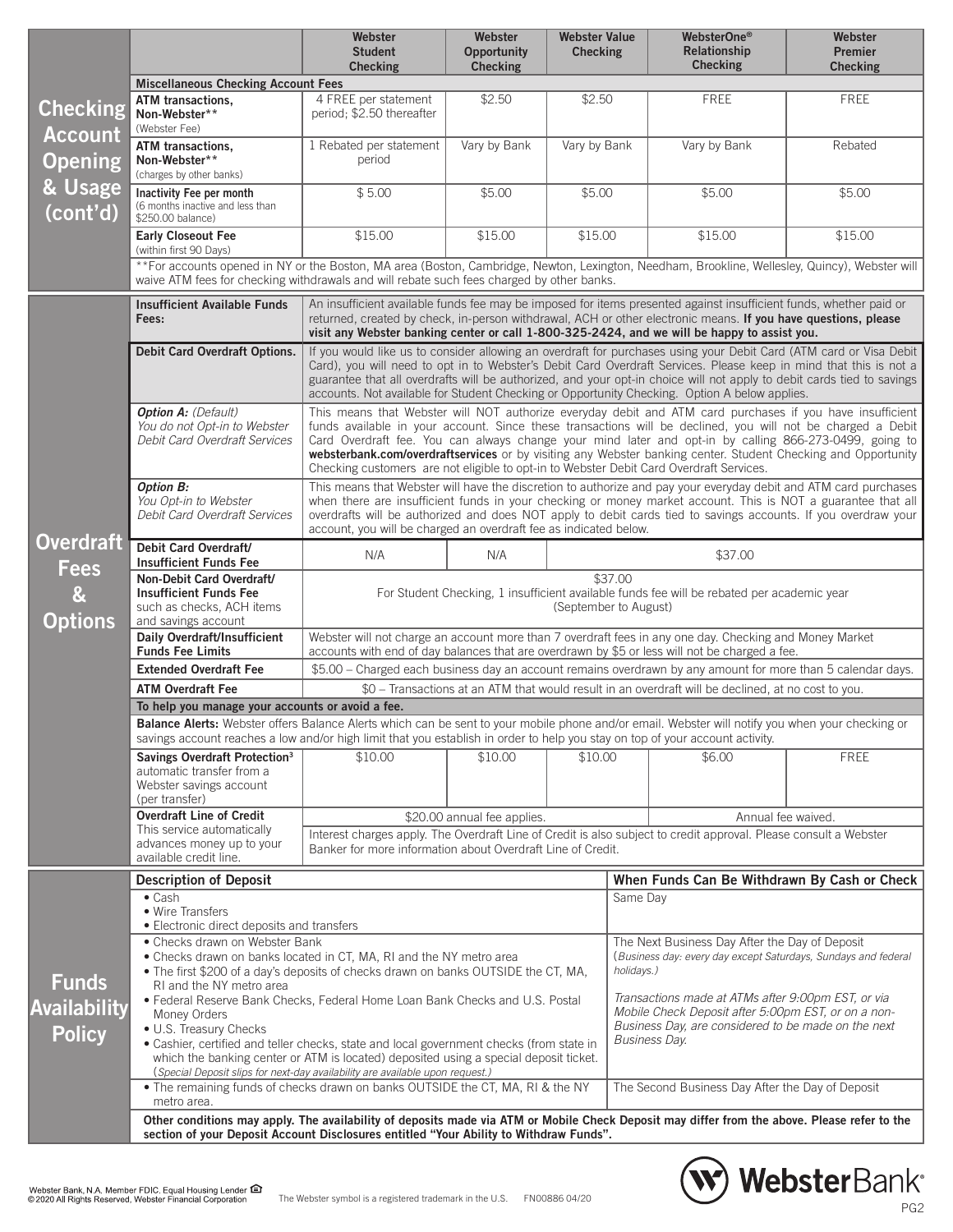#### **Dispute Resolution**

**Sav** Acc **Ope & Usage** 

#### **Please consult the Webster Bank Deposit Account Agreement for details on Dispute Resolution guidelines or call 1-800-325-2424.**

**Order of Posting Transactions Each Banking Day.** Transactions are posted in the order shown below. Within each category, we are aiming to post your transactions as closely as possible to the order in which you made them, given the information we have available.

|                               | Category       | <b>Transaction Type</b>                                                                                                                                               | <b>Sort Order</b>                                                                                                                     |  |  |  |  |  |  |  |
|-------------------------------|----------------|-----------------------------------------------------------------------------------------------------------------------------------------------------------------------|---------------------------------------------------------------------------------------------------------------------------------------|--|--|--|--|--|--|--|
|                               |                | • All deposits and credits                                                                                                                                            |                                                                                                                                       |  |  |  |  |  |  |  |
|                               | $\mathfrak{D}$ | • Debit card transactions<br>• ATM withdrawals<br>• Outgoing wire transfers                                                                                           | • First, by date and time provided to Webster***, THEN<br>• By lowest to highest dollar amount, if date and time are not<br>available |  |  |  |  |  |  |  |
|                               | 3              | • Online bill payments sent electronically<br>• Cash withdrawals with a customer check or withdrawal ticket                                                           | • By lowest to highest dollar amount                                                                                                  |  |  |  |  |  |  |  |
| <b>Posting</b>                | 4              | • Internal and/or external transfer debits                                                                                                                            | • By lowest to highest dollar amount                                                                                                  |  |  |  |  |  |  |  |
| <b>Order</b><br><b>Notice</b> | 5              | • Pre-authorized withdrawals (ACH) such as gym<br>memberships, car payments, etc.<br>• Checks you write that are converted by the payee to<br>electronic transactions | • In order received by Webster                                                                                                        |  |  |  |  |  |  |  |
|                               | 6              | • Checks you write that are not converted by the payee to<br>electronic transactions<br>• Online bill payments sent by check                                          | • First, by check number, THEN<br>• By lowest to highest dollar amount, if check number is not<br>available                           |  |  |  |  |  |  |  |
|                               |                | • Bank fees                                                                                                                                                           |                                                                                                                                       |  |  |  |  |  |  |  |
|                               |                |                                                                                                                                                                       |                                                                                                                                       |  |  |  |  |  |  |  |

\*\*\*Date and time provided to Webster may not reflect those on your receipt. If more than one transaction has the same date and time, the lower dollar amount will post first.

All transactions received during the day post at night on business days only. Transactions done on Saturdays, Sundays, or federal holidays are considered to be made on the next business day. Some transactions may show as "pending" on WebsterOnline and ATM mini-statements. Pending transactions are reflected in your available balance during the day and may be based on information we receive from third parties. Please refer to the section called "Point of Sale and Purchase Transactions" of your Deposit Account Disclosures for additional information about these types of transactions. Online bill payments paid by check will post on the day the check clears, not on the date you request payment.

|                                     |                                                   | <b>Passbook Savings</b>                                                                                                    |                                                                                                                                    | <b>Webster Value</b><br><b>Savings</b>                                                                                                    |                                                                                                                            | <b>WebsterOne Savings</b>                                                                                                       | <b>Premier Savings</b>                                                                                                                               |                                                  | <b>Premier Savings</b><br><b>Extra</b>                                                                                                               |
|-------------------------------------|---------------------------------------------------|----------------------------------------------------------------------------------------------------------------------------|------------------------------------------------------------------------------------------------------------------------------------|-------------------------------------------------------------------------------------------------------------------------------------------|----------------------------------------------------------------------------------------------------------------------------|---------------------------------------------------------------------------------------------------------------------------------|------------------------------------------------------------------------------------------------------------------------------------------------------|--------------------------------------------------|------------------------------------------------------------------------------------------------------------------------------------------------------|
|                                     | Minimum Balance to open                           | \$5.00                                                                                                                     |                                                                                                                                    | \$5.00                                                                                                                                    |                                                                                                                            | \$5.00                                                                                                                          | \$5.00                                                                                                                                               |                                                  | \$5.00                                                                                                                                               |
|                                     | Monthly Service Charge <sup>1</sup>               | \$5.00                                                                                                                     |                                                                                                                                    | \$5.00                                                                                                                                    |                                                                                                                            | \$5.00                                                                                                                          | None                                                                                                                                                 |                                                  | \$10.00                                                                                                                                              |
|                                     | How to avoid the Monthly<br><b>Service Charge</b> |                                                                                                                            |                                                                                                                                    |                                                                                                                                           |                                                                                                                            | Your Monthly Service Charge will be waived when you meet one of the following options<br>(during each monthly statement period) |                                                                                                                                                      |                                                  |                                                                                                                                                      |
|                                     |                                                   | • Maintain a<br>minimum daily<br>balance of<br>\$300.00, or<br>• An account owner<br>is under age 21 or<br>age 65 or older | • Maintain a<br>minimum daily<br>balance of<br>\$300.00, or<br>• An account owner<br>is under age 21 or<br>age 65 or older         |                                                                                                                                           | • Maintain a<br>minimum daily<br>balance of<br>\$300,00, or<br>• An account owner<br>is under age 21 or<br>age 65 or older |                                                                                                                                 | N/A                                                                                                                                                  |                                                  | $\bullet$ Maintain a<br>minimum daily<br>balance of \$10,000                                                                                         |
|                                     | Interest rate                                     | Please call 1-800-325-2424, visit your local banking center, or go to WebsterBank.com for current rates.                   |                                                                                                                                    |                                                                                                                                           |                                                                                                                            |                                                                                                                                 |                                                                                                                                                      |                                                  |                                                                                                                                                      |
| <b>ings</b><br>bunt<br>ning<br>sage | <b>Special Condition</b>                          |                                                                                                                            |                                                                                                                                    | • Must have a<br>WebsterOne®<br>Relationship<br>Checking account<br>or will earn the<br>Webster Value<br>Savings account<br>interest rate |                                                                                                                            |                                                                                                                                 | • Must have a<br>Premier Checking<br>account with the<br>same primary<br>owner or will earn<br>the Webster Value<br>Savings account<br>interest rate |                                                  | • Must have a<br>Premier Checking<br>account with the<br>same primary<br>owner or will earn<br>the Webster Value<br>Savings account<br>interest rate |
|                                     |                                                   | <b>Tenant Escrow Savings</b>                                                                                               |                                                                                                                                    | <b>Premium Money</b><br><b>Market Savings</b>                                                                                             |                                                                                                                            | <b>Holiday Club</b>                                                                                                             |                                                                                                                                                      | <b>Retirement Money Market</b><br><b>Savings</b> |                                                                                                                                                      |
|                                     | Minimum Balance to open                           | \$5.00                                                                                                                     |                                                                                                                                    | \$1,500.00                                                                                                                                |                                                                                                                            | \$5.00                                                                                                                          |                                                                                                                                                      | \$10.00                                          |                                                                                                                                                      |
|                                     | Monthly Service Charge <sup>1</sup>               | \$5.00                                                                                                                     |                                                                                                                                    | \$12.00                                                                                                                                   |                                                                                                                            | <b>None</b>                                                                                                                     |                                                                                                                                                      | None                                             |                                                                                                                                                      |
|                                     | How to avoid the Monthly<br><b>Service Charge</b> |                                                                                                                            | Your Monthly Service Charge will be waived when you<br>meet one of the following options<br>(during each monthly statement period) |                                                                                                                                           |                                                                                                                            |                                                                                                                                 | None                                                                                                                                                 |                                                  | None                                                                                                                                                 |
|                                     |                                                   | Maintain a minimum daily                                                                                                   |                                                                                                                                    | Maintain a minimum daily                                                                                                                  |                                                                                                                            |                                                                                                                                 |                                                                                                                                                      |                                                  |                                                                                                                                                      |

balance of \$2,500.00

**Interest rate** Please call 1-800-325-2424, visit your local banking center, or go to WebsterBank.com for current rates.

balance of \$300.00

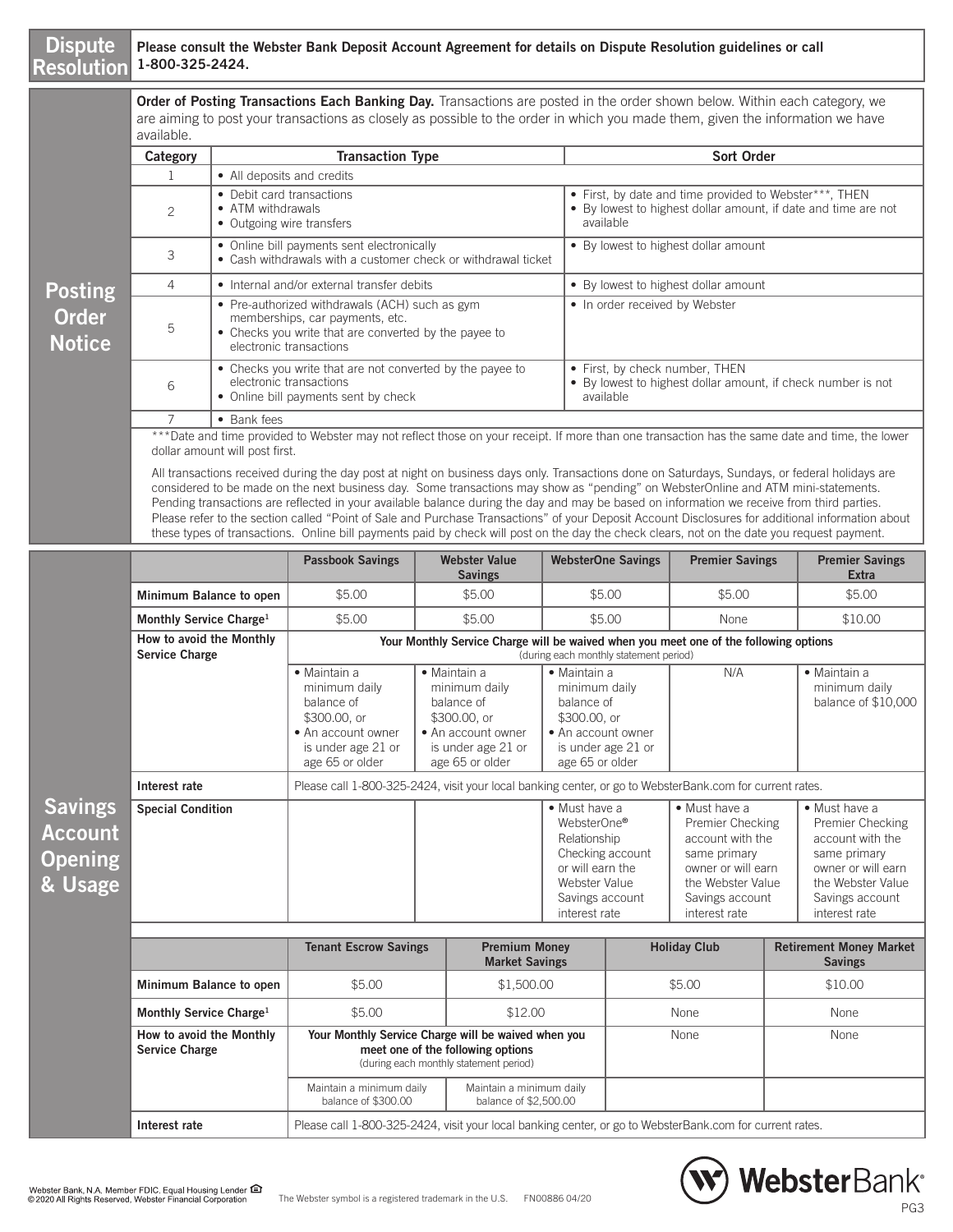|   | <b>Description</b>                                                                                               | Fee              | <b>Special Conditions</b>                                                                                                |
|---|------------------------------------------------------------------------------------------------------------------|------------------|--------------------------------------------------------------------------------------------------------------------------|
|   | <b>ATM - International Fee</b>                                                                                   | \$5.00           | FREE with WebsterOne® Relationship or Premier Checking Accounts                                                          |
|   | <b>ATM Mini-Statement</b>                                                                                        | \$1.00           | FREE with Premier Checking Account                                                                                       |
|   | ATM transactions, Non-Webster<br>(charges by other banks)                                                        | Vary by Bank     | Rebated for withdrawals from Premier Checking or 1 Rebated per<br>statement period for withdrawals from Student Checking |
|   | <b>ATM transactions, Non-Webster</b><br>(Webster Fee)                                                            | \$2.50           | FREE with WebsterOne® Relationship or Premier Checking Accounts and<br>4 FREE per statement period with Student Checking |
|   | <b>Bank Check</b>                                                                                                | \$10.00          | FREE with Premier Checking Account                                                                                       |
|   | <b>Bond coupons, processing</b> (per envelope)                                                                   | \$4.50           |                                                                                                                          |
|   | Collection item, processing                                                                                      | \$20.00          |                                                                                                                          |
|   | Copy of check or money order, deposit / payment<br>item, ticket, statement, or other item                        | \$5.00           |                                                                                                                          |
|   | Debit Card Replacement Fee (for lost cards)                                                                      | \$5.00           | FREE with Premier Checking Account                                                                                       |
|   | <b>Early Closeout Fee</b>                                                                                        | \$15.00          | Account closeout within the first 90 days; Only applies to Checking<br>accounts                                          |
|   | <b>Excess Transfer Fee<sup>4</sup></b> (per transfer)                                                            | \$15.00          | Transfer in excess of regulatory limits                                                                                  |
|   | <b>Foreign Check Remittance</b><br>(cost of collection from the other bank, plus)                                | \$20.00          | Except Canadian checks, which are charged at the current Webster<br>exchange rate                                        |
|   | Foreign Currency Purchase (plus delivery charges)                                                                | \$12.00          |                                                                                                                          |
|   | Gift Cards (per Card)                                                                                            | \$3.95           |                                                                                                                          |
|   | <b>Gift Checks</b> (per Check)                                                                                   | \$2.50           |                                                                                                                          |
|   | Inactivity Fee per month<br>(6 months inactive and less than \$250.00 balance)                                   | \$5.00           |                                                                                                                          |
| S | Legal item, processing: Including, but not limited<br>to executions, garnishments, levies, and other legal items | \$100.00         |                                                                                                                          |
| 3 | Point of Sale (POS) transactions<br>using a Webster Visa Debit Card                                              | <b>FREE</b>      |                                                                                                                          |
|   | Point of Sale (POS) transactions<br>using an ATM Card                                                            | \$0.25           | FREE for Webster Bank Visa® Debit Card                                                                                   |
|   | Research and reconciliation assistance (per hour)                                                                | \$30.00          |                                                                                                                          |
|   | Research - Verification of Deposits (per request)                                                                | \$10.00          |                                                                                                                          |
|   | Retirement Plans: Account transfers to another<br><b>Trustee or Custodian</b>                                    | \$25.00          |                                                                                                                          |
|   | <b>Retirement Plans: Premature distribution</b>                                                                  | \$25.00          |                                                                                                                          |
|   | Retirement Plans: Reproduce plan document<br>(per page)                                                          | \$5.00           |                                                                                                                          |
|   | Returned deposit, payment, or cashed item                                                                        | \$15.00          | <b>FREE with Premier Checking Account</b>                                                                                |
|   | <b>Signature Guarantee</b>                                                                                       | \$2.00           |                                                                                                                          |
|   | Statement eDelivery - electronic monthly statement                                                               | <b>FREE</b>      |                                                                                                                          |
|   | <b>Stop Payment Order</b><br>(includes checks, Bank checks, money orders,<br>ACH stop payment or change order)   | \$35.00          | FREE with Premier Checking Account                                                                                       |
|   | <b>Temporary Checks</b>                                                                                          | \$2.00 per check |                                                                                                                          |
|   | <b>Webster Online Bill Pay</b>                                                                                   | <b>FREE</b>      |                                                                                                                          |
|   | Wire Transfer - Incoming                                                                                         | \$15.00          | <b>FREE with Premier Checking Account</b>                                                                                |
|   | Wire Transfer - Outgoing Domestic                                                                                | \$30.00          |                                                                                                                          |
|   | Wire Transfer - Outgoing International <sup>5</sup>                                                              | \$40.00          |                                                                                                                          |

To learn more, or for any questions about your account, please visit WebsterBank.com, stop into your local banking center or call 1-800-325-2424, seven days a week, to speak with a Webster Banker.

**Other Service & Fees**

4) Federal regulations limit the number of transfers and electronic payments from a savings or money market account to a maximum of six (6) per calendar month or per monthly statement cycle from the following categories: preauthorized transfers, including overdraft protection; telephone transfers; and electronic transactions, including WebsterOnline transactions, checks, debit card payments to third parties, Automated Clearing House (ACH) transactions and wire transfers.

5) You may incur a charge from the corresponding bank in order to process a foreign wire.



<sup>1)</sup> Waived for the first statement cycle for new accounts where applicable.

<sup>2)</sup> Each joint owner has full control over the account and is responsible for the activity of the other owner, including the activity of a minor who is a joint owner. See your Deposit Account Disclosures for more details on Joint Ownership Accounts.

<sup>3)</sup> A Direct Deposit is any electronic deposit from a third party, such as recurring payroll, Social Security, pension, or government benefits. Excludes external transfers and person-to-person transactions such as PayPal®, Venmo or Zelle.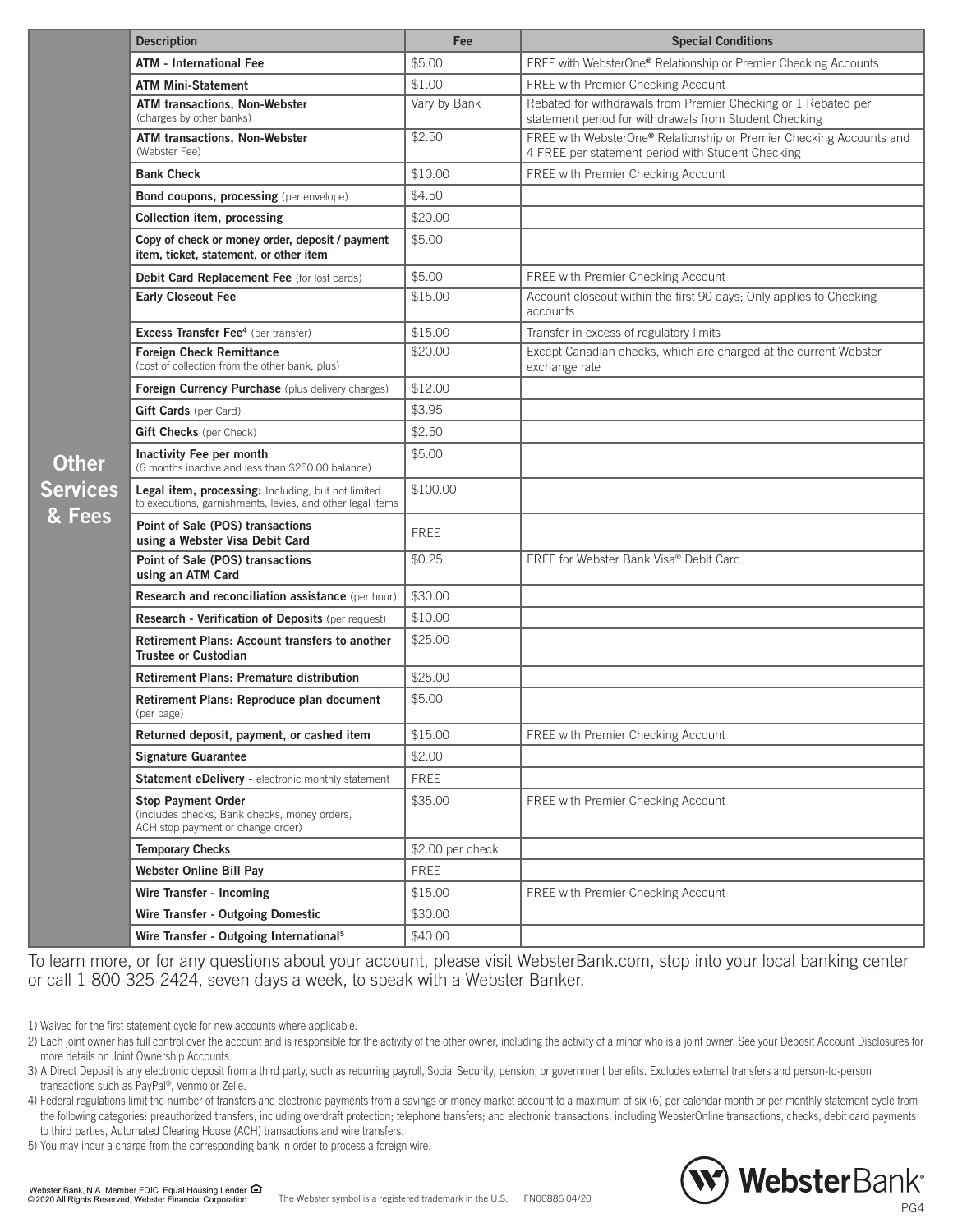# **What you need to know about overdrafts and overdraft fees.**



An **overdraft** occurs when you do not have enough money in your account to cover a transaction, but we pay it anyway. We can cover your overdrafts in two different ways:

- 1. We have **standard overdraft practices** that come with your account.
- 2. We also have **overdraft protection plans** such as a link to a savings account or an overdraft line of credit, which may be less expensive than our standard overdraft practices. To learn more, ask us about these plans.

This notice explains our **standard overdraft practices**.

#### **WHAT ARE THE** *STANDARD OVERDRAFT PRACTICES* **THAT COME WITH MY ACCOUNT?**

We *do* authorize and pay overdrafts for the following types of transactions:

- Checks and other transactions made using your checking account number
- Automatic bill payments

We *do not* authorize and pay overdrafts for the following transactions *unless* you ask us to:

• ATM transactions

• Everyday debit card transactions

*(If you want us to authorize and pay overdrafts on these types of transactions, see Debit Card Overdraft Services below.)*

 We pay overdrafts at our discretion, which means we *do not guarantee* that we will always authorize and pay any type of transaction.

If we *do not* authorize and pay an overdraft, your transaction will be declined.

#### **WHAT FEES WILL I BE CHARGED IF WEBSTER BANK PAYS MY OVERDRAFT?**

Under our standard overdraft practices:

- We will charge you a fee of **\$37** each time we pay an ATM or everyday debit card overdraft. The fee will be **\$37** for all other overdraft transactions. You will not be charged more than 7 fees per business day.
- Also, if your account is overdrawn for more than 5 consecutive calendar days, we may charge an additional \$5 per day for each business day your account is overdrawn.
- There will be no fee if your end of day balance is overdrawn by \$5 or less. Extended overdraft fees may apply.

#### **WHAT IF I WANT WEBSTER BANK TO AUTHORIZE AND PAY OVERDRAFTS ON MY ATM AND EVERYDAY DEBIT CARD TRANSACTIONS?**

**Debit Card Overdraft Services:** If you also want us to authorize and pay overdrafts on your ATM and everyday debit card transactions, call 866.273.0499, visit WebsterBank.com/overdraftservices, or use the form below.

|                                                                                                       |                                                                                                                           | Webster Bank, N.A. Member FDIC. Equal Housing Lender <b>C</b><br>© 2020 All Rights Reserved, Webster Financial Corporation |  |  |  |  |  |
|-------------------------------------------------------------------------------------------------------|---------------------------------------------------------------------------------------------------------------------------|----------------------------------------------------------------------------------------------------------------------------|--|--|--|--|--|
|                                                                                                       |                                                                                                                           | <b>DEBIT CARD OVERDRAFT SERVICES PREFERENCE FORM</b>                                                                       |  |  |  |  |  |
|                                                                                                       |                                                                                                                           | I do not want Webster Bank to authorize and pay overdrafts on my ATM and everyday debit card transactions for              |  |  |  |  |  |
| I do want Webster Bank to authorize and pay overdrafts on my ATM and everyday debit card transactions |                                                                                                                           |                                                                                                                            |  |  |  |  |  |
|                                                                                                       |                                                                                                                           |                                                                                                                            |  |  |  |  |  |
|                                                                                                       | Bring this form to any Webster banking center or mail to: Webster Bank, P.O. Box 10305, SO 120, Waterbury, CT 06726-9980. |                                                                                                                            |  |  |  |  |  |